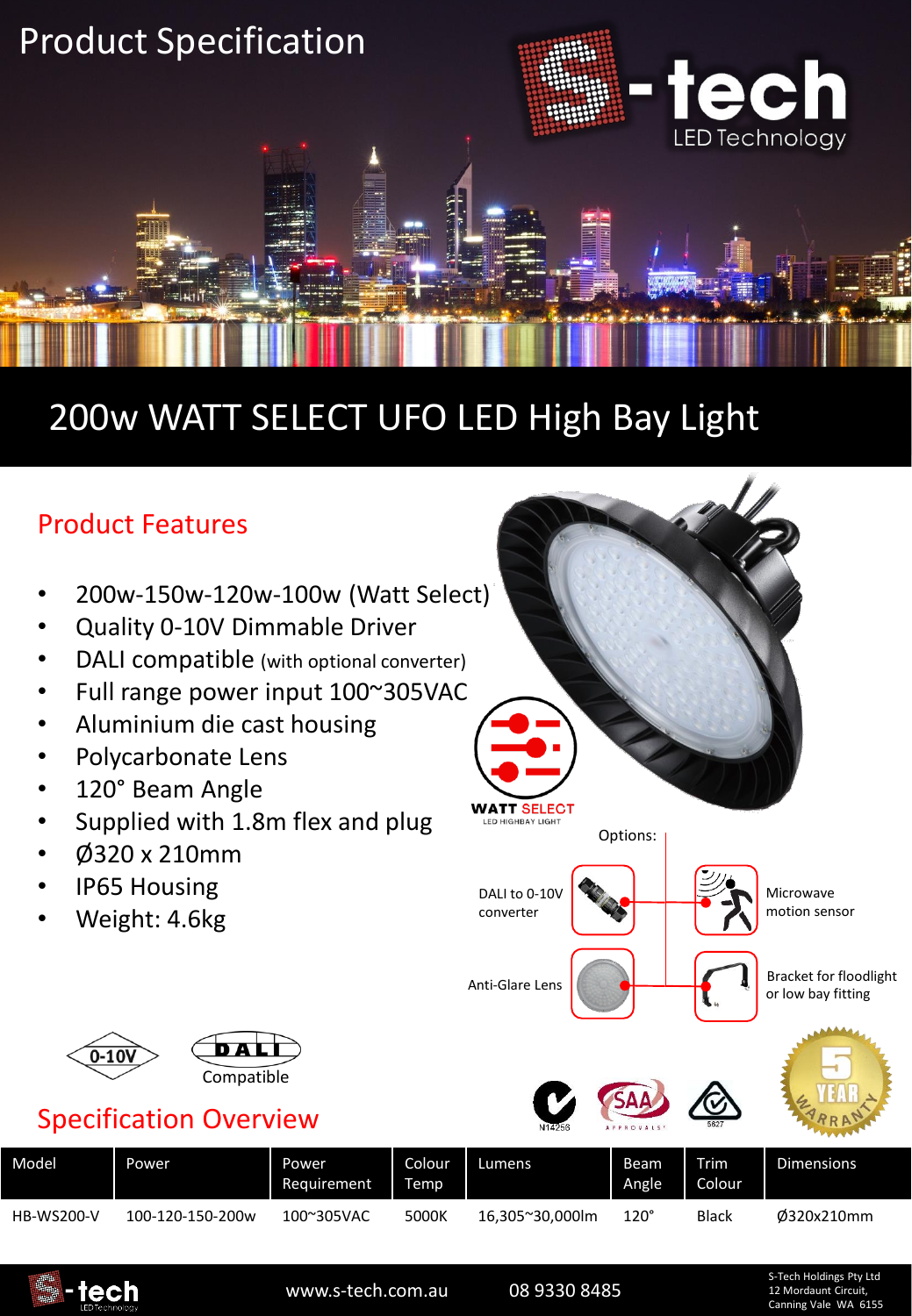

## 200w WATT SELECT UFO LED High Bay Light



#### Accessory options



Merrytek Microwave Motion Sensor Kit Model: FLA-SHV18S-1-MMS

Bracket for floodlight or low bay fitting Model: FLA-SHV18S-1-FB

Anti-Glare Milky White Lens Model: ECO-HB-LMW

DALI to 0-10V Converter Model: HB-SCD010B

#### **Watt Select Settings**



| <b>Specification</b>         |                                                                |                  |                  |                  |  |  |  |  |  |
|------------------------------|----------------------------------------------------------------|------------------|------------------|------------------|--|--|--|--|--|
| Model                        | <b>HB-WS200-V</b>                                              |                  |                  |                  |  |  |  |  |  |
| <b>Colour Temperature</b>    | 5000K                                                          |                  |                  |                  |  |  |  |  |  |
| Lumen (Im)                   | 16305Im                                                        | 18712Im          | 22585Im          | 30000lm          |  |  |  |  |  |
| Efficiency (Im/w)            | $>162$ lm/w                                                    | $>157$ lm/w      | $>151$ lm/w      | >151lm/w         |  |  |  |  |  |
| <b>Light Source</b>          | <b>LED</b>                                                     |                  |                  |                  |  |  |  |  |  |
| CRI (%)                      | >80                                                            |                  |                  |                  |  |  |  |  |  |
| Beam Angle                   | $120^\circ$                                                    |                  |                  |                  |  |  |  |  |  |
| Power Requirement            | 100~305VAC                                                     |                  |                  |                  |  |  |  |  |  |
| <b>Power Consumption</b>     | 100 <sub>w</sub>                                               | 120 <sub>w</sub> | 150 <sub>w</sub> | 200 <sub>w</sub> |  |  |  |  |  |
| Dimmable                     | Yes, 0-10V. DALI with optional converter                       |                  |                  |                  |  |  |  |  |  |
| <b>Housing</b>               | Diecast aluminium with Polycarbonate<br>lens cover             |                  |                  |                  |  |  |  |  |  |
| Lifespan                     | >50,000 hours                                                  |                  |                  |                  |  |  |  |  |  |
| <b>Operation Temperature</b> | -40°C~+50°C                                                    |                  |                  |                  |  |  |  |  |  |
| <b>Product Dimension</b>     | Ø320 x 210mm                                                   |                  |                  |                  |  |  |  |  |  |
| <b>Impact Rating</b>         | <b>IK08</b>                                                    |                  |                  |                  |  |  |  |  |  |
| Weight                       | 4.6kg                                                          |                  |                  |                  |  |  |  |  |  |
| <b>Protection Rating</b>     | <b>IP65</b>                                                    |                  |                  |                  |  |  |  |  |  |
| Warranty                     | 5 Years<br>Specifications are subject to change without notice |                  |                  |                  |  |  |  |  |  |

**E**-tech

www.s-tech.com.au 08 9330 8485